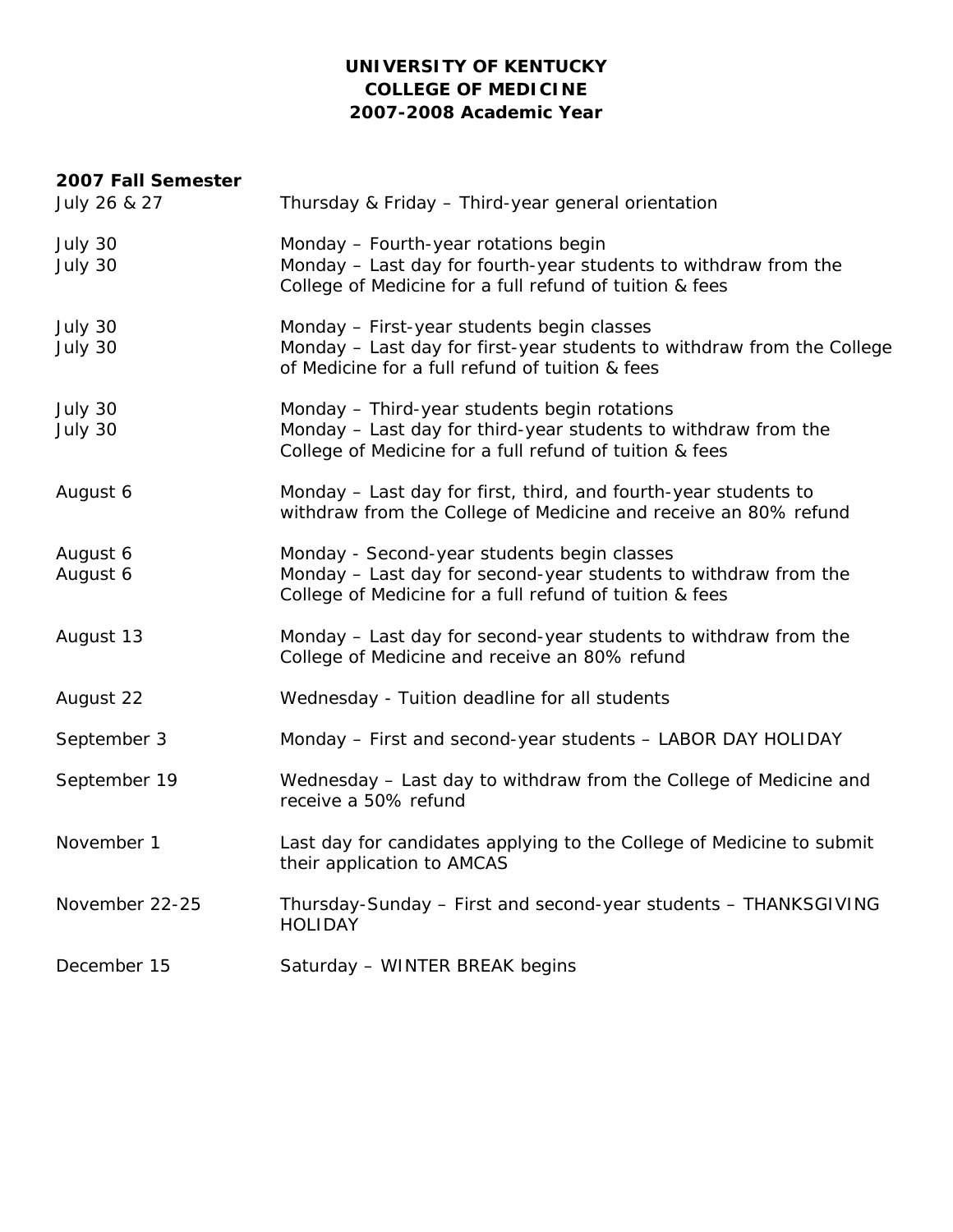# **UNIVERSITY OF KENTUCKY COLLEGE OF MEDICINE 2007-2008 Academic Year**

# **2008 Spring Semester**

| January 2<br>January 2 | Wednesday - All students register and return to class<br>Wednesday – Last day to withdraw from the College of Medicine and<br>receive a full refund |
|------------------------|-----------------------------------------------------------------------------------------------------------------------------------------------------|
| January 9              | Wednesday - Last day to withdraw from the College of Medicine and<br>receive an 80% refund                                                          |
| January 14             | Monday – First and second year students – MARTIN LUTHER KING JR'S<br><b>BIRTHDAY HOLIDAY</b>                                                        |
| January 15             | Last day for candidates applying to the College of Medicine to submit<br>their supplemental application materials                                   |
| January 22             | Tuesday - Tuition deadline for all students                                                                                                         |
| February 6             | Wednesday – Last day to withdraw from the College of Medicine and<br>receive a 50% refund                                                           |
| Feb. 25-29             | Monday-Friday - SPRING BREAK for first-year students                                                                                                |
| March 10-14            | Monday-Friday - SPRING BREAK for second-year students                                                                                               |
| April 24 & 25          | Thursday-Friday - MINI BREAK for first-year students                                                                                                |
| May 2                  | Friday - End of academic year for second-year students                                                                                              |
| May 9                  | Friday - End of academic year for fourth-year students                                                                                              |
| <b>May 10</b>          | Saturday - College of Medicine Graduation                                                                                                           |
| May 26                 | Monday - MEMORIAL DAY HOLIDAY for first-year students                                                                                               |
| June 27                | Friday - End of academic year for first-year students                                                                                               |
| June 30                | Monday - Special graduation date                                                                                                                    |
| July 11                | Friday - End of academic year for third-year students                                                                                               |
| July 12, 14-19 & 21-23 | CPX Exam                                                                                                                                            |

## **Enrollment Dates**

| First Year         | 7/30/07 to 6/27/08 |
|--------------------|--------------------|
| Second Year        | 8/6/07 to 5/2/08   |
| Third Year         | 7/26/07 to 7/11/08 |
| <b>Fourth Year</b> | 7/30/07 to 5/9/08  |

Winter Break Graduation

12/15/07 to 1/1/08 5/10/08